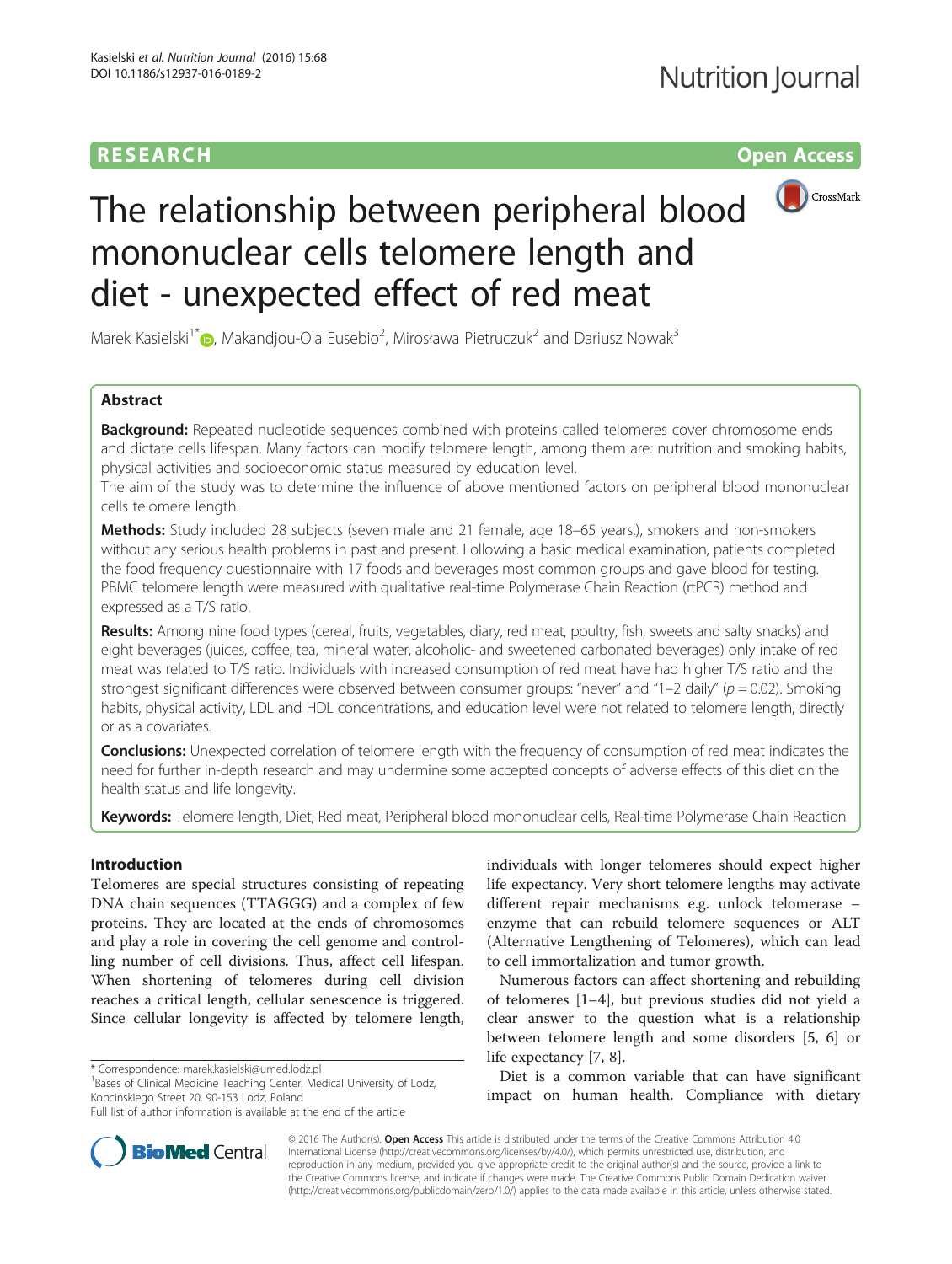<span id="page-1-0"></span>pyramid is required for maintaining wellbeing. At the top of the pyramid is red meat, which should be eaten with moderation, preferably two or three times a week. Red meat is a good source of high amounts of protein and vitamins, especially  $B_1$ ,  $B_{12}$ , PP and easily assimilable iron. Excessive consumption of red meat is accompanied by an increased ingestion of dietary fat with low level of polyunsaturated fatty acids (PUFA), and toxic substances formed during thermal treatment of meat. It may also affect the serum lipid profile while raising LDL concentration – which is widely recognized as a risk factor for cardiovascular diseases [[9\]](#page-5-0). Several studies have shown that high red meat consumption can increase the incidence of colorectal and breast cancer [[10](#page-5-0)–[14](#page-5-0)], and DNA damage. Greater intake of red meat can induce DNA damage and may have an impact on the "Telomere Length" (TL). Main sources of DNA damage are oxidative stress [[15\]](#page-5-0) and inflammation. Heme iron from meat can cause DNA damage in vitro through lipid peroxidation products [\[16](#page-5-0)]. Increased intake of saturated fatty acids (SFA) may induce oxidative stress and thus en-hance DNA-damage [\[17, 18\]](#page-5-0).

The aim of this 3-year prospective observational study was to determine the effect of diet, smoking habit, physical activity and education on telomere length of peripheral blood mononuclear cells (PBMC). Results of a cross-sectional analysis of baseline data are presented.

#### Materials and methods

#### Study population

The study included 28 individuals, (21 females and seven males). A detailed description of the study population is presented in Table 1. Inclusion criteria were: age 18–65 years, smoking habit: never smoker and current smoker, no significant abnormalities on physical examination, signed informed consent form to participate in the study. Exclusion criteria: previous or ongoing major diseases including proliferative diseases and mental health disorders, pregnancy (excluded by pregnancy urine test), running disease during the follow-up to severe or poor prognosis.

#### Study design

Patients enrolled to the study, after a routine physical examination, were asked to fill out a questionnaire. This questionnaire was especially developed by the authors for the study. To simplify the filling, questions with different answers (checkbox) were used. The questionnaire consisted of three parts concerning: nutrition habits, food and beverages types and physical activity. It was filled out offhand during a visit, in the presence of a physician or nurse, for additional help. After completing the survey, anthropometric measurements were conducted and detailed information about smoking habit was obtained from smokers. Previous laboratory test

| Table 1 Characteristics of study population |  |  |
|---------------------------------------------|--|--|
|---------------------------------------------|--|--|

| Variables                | Number or Mean ± SD |                  |                |  |  |
|--------------------------|---------------------|------------------|----------------|--|--|
| Sex                      | 21 Female           | 7 Male           |                |  |  |
| Smoking habit            |                     |                  |                |  |  |
| n                        | 16 smokers          |                  | 12 non-smokers |  |  |
| Pack-years               | $16.2 \pm 18.2$     |                  |                |  |  |
| Age [years]              |                     | $40.8 \pm 13.8$  |                |  |  |
| BMI <sup>a</sup>         |                     | $25 \pm 5$       |                |  |  |
| <b>WHR</b> <sup>b</sup>  |                     | $0.83 \pm 0.08$  |                |  |  |
| LDL <sup>c</sup> [mg/dL] |                     | $119.9 \pm 30.7$ |                |  |  |
| HDL <sup>d</sup> [mg/dL] |                     | $67.4 \pm 29.8$  |                |  |  |
| Daily meals [n]          |                     | $3.8 \pm 1.0$    |                |  |  |
| Education level [n]      |                     |                  |                |  |  |
| primary                  |                     | $\overline{2}$   |                |  |  |
| secondary                |                     | 10               |                |  |  |
| higher bachelor          |                     | 9                |                |  |  |
| higher master            |                     | 7                |                |  |  |
| Activity level [n]       |                     |                  |                |  |  |
| None                     |                     | 7                |                |  |  |
| Low                      |                     | 5                |                |  |  |
| Moderate                 |                     | 10               |                |  |  |
| Increased                |                     | $\overline{4}$   |                |  |  |
| Intensive                |                     | $\overline{2}$   |                |  |  |

<sup>a</sup>BMI Body Mass Index, <sup>b</sup>WHR Waist-Hip Ratio, <sup>c</sup>LDL Low-density lipoprotein,<br><sup>d</sup>HDL High-density lipoprotein <sup>d</sup>HDL High-density lipoprotein

results (up to 12 months before enrollment) were obtained from patients' medical records. At the end of the visit, blood was collected to determine telomere length.

#### Telomere measurement

Telomere length was assessed as a relative average telomere length (T/S ratio) by PCR according to the method described by Cawthon R.M [[19\]](#page-5-0). Firstly, 9 mL of venous blood was collected into EDTA tubes. Peripheral blood mononuclear cells (PBMC) were isolated from human peripheral blood by density gradient centrifugation using Histopaque® 1077 solution (Sigma Aldrich, Saint Louis, MO) according to the manufacturer's recommendations. Afterwards, the PBMCs were washed three times in PBS and stored at −80 °C until further analysis. DNA was isolated from PBMC using QIAamp DNA Blood Mini Kit (Qiagen) according to the manufacturer's protocol. The concentration and quality of DNA obtained were assessed by spectrophotometry (Picodrop). After collecting enough samples telomere length was assessed by quantitive real-time PCR.

The primer sequences for the amplification reaction in order to determine the length of telomeres:

## TelF 5'GGTTTTTGAGGGTGAGGGTGAGGGTGA GGGTGAGGGT3'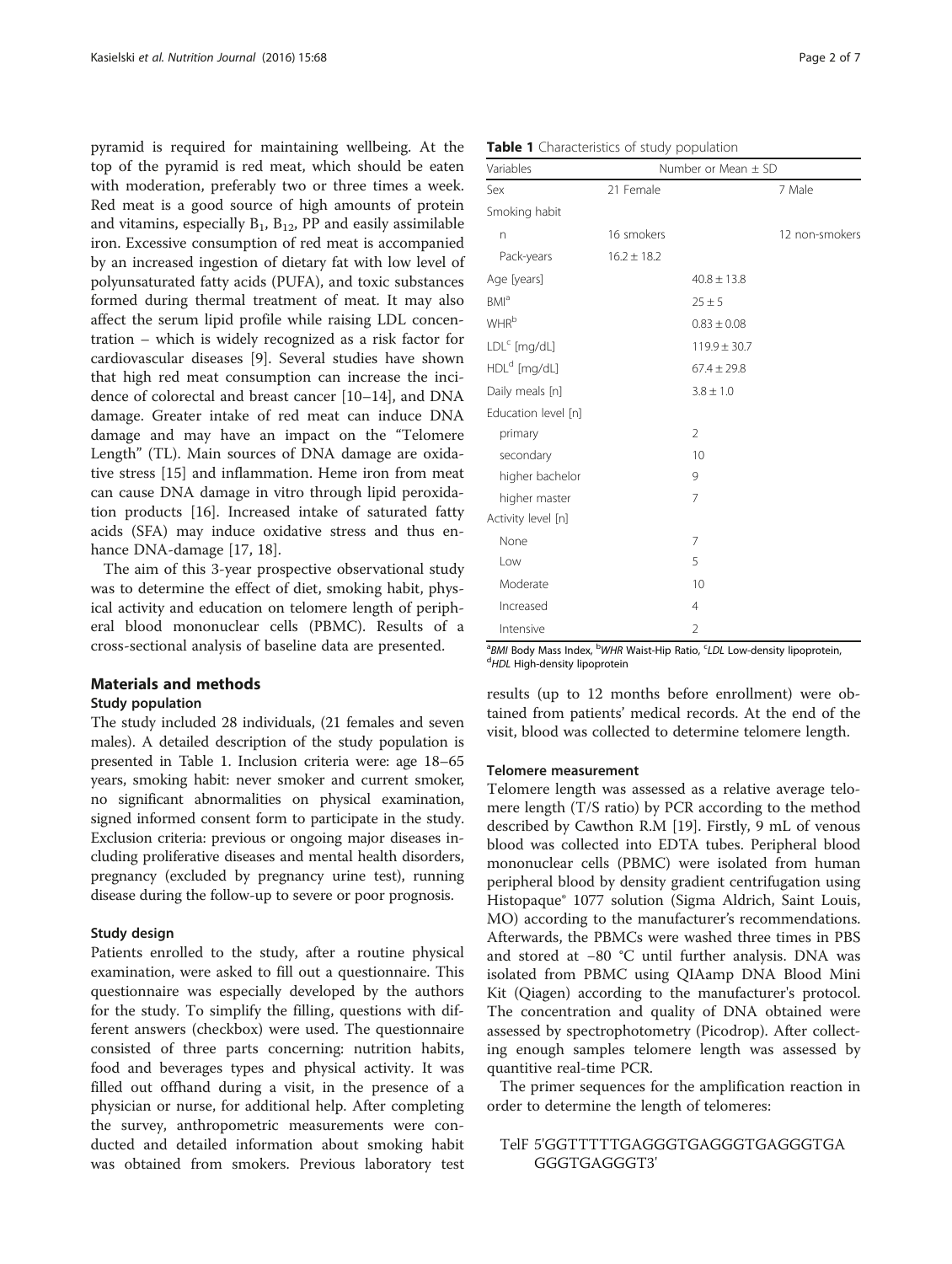### TelR 5'TCCCGACTATCCCTATCCCTATCCCTATCC CTATCCCTA3'

The primer sequences for the amplification of the reference gene 36B4

# 36B4F 5'CAGCAAGTGGGAAGGTGTAATCC3' 36B4R 5'CCCATTCTATCATCAACGGGTACAA3'

The reaction was carried out in triplicate. In order to perform a standard curve, dilution series of DNA were prepared (concentration range from 0.6 ng/μL to 5 ng/ μL). The real-time PCR was on a 7900 HT Fast Real-Time PCR System (Applied Biosystems).

Precise reaction conditions for PCR (primer concentration, reaction time and temperature) were determined empirically. The specificity of the PCR reaction was checked based on melting curves, obtained at the end of each PCR.

#### Statistical analysis

All data are presented as mean ± standard deviation or median and range. Differences between groups with normal distribution were calculated with t-test, ANOVA and adequate post-hoc tests. Survey data not normally distributed were assessed with nonparametric tests. ANCOVA models were used to adjust potential preexisting differences e.g. the effect of age or smoking habit on telomere length. All analyses were performed using the STATISTICA (data analysis software system), version 12. StatSoft, Inc. (2014)<http://www.statsoft.com>.

# Results

#### Diet

Results of analysis of diet survey are shown in Table 2. This survey has been limited to provide eating times of a specific food per unit of time (day or week) due to the difficulty in determining the accurate food portion size. It was assumed that subjects have eaten average portion size. Available food frequency questionnaire (FFQ) proved to be too long and complicated. The survey was constructed in a comprehensible form, easy to be filled-up by all subjects and assess the average intake of groups of products (food and drinks) on a basis of daily nutrition. The survey used quantitative research methods to identify 6 "frequency consumption groups":

F0 never

F1 once weekly or less, F2 once daily in 2–3 days of week, F3 once daily in 4–6 days of week, F4 1–2x daily (at least one meal), F5 3–5x daily (every meal),

|              |  |  | Table 2 Description of the consumption of various food and |  |  |
|--------------|--|--|------------------------------------------------------------|--|--|
| drink groups |  |  |                                                            |  |  |

|                            | Frequency of<br>consumption (group) |           | Telomere length<br>difference |           |
|----------------------------|-------------------------------------|-----------|-------------------------------|-----------|
|                            | Median                              | Range     | F-test                        | $p$ value |
| Food                       |                                     |           |                               |           |
| Cereal products            | F4                                  | $F1 - F5$ | 1.17                          | 0.34      |
| Fruits                     | F4                                  | $FO - F5$ | 0.47                          | 0.80      |
| Vegetables                 | F4                                  | $F1 - F4$ | 1.25                          | 0.31      |
| Dairy products             | F4                                  | $F1 - F5$ | 0.39                          | 0.81      |
| <b>Red meat</b>            | F <sub>2</sub>                      | $FO - F4$ | 3.67                          | 0.02      |
| White meat                 | F <sub>2</sub>                      | $FO - F5$ | 1.19                          | 0.34      |
| Fish                       | F1                                  | $FO - F4$ | 0.31                          | 0.86      |
| Sweets                     | F <sub>2</sub>                      | $FO - F5$ | 0.24                          | 0.94      |
| Salty snacks               | F1                                  | $FO - F4$ | 0.26                          | 0.90      |
| <b>Drink</b>               |                                     |           |                               |           |
| Fruit juices               | F <sub>2</sub>                      | $FO - F4$ | 0.78                          | 0.55      |
| Coffee                     | F4                                  | $FO - F5$ | 0.48                          | 0.70      |
| Tea                        | F4                                  | $F1 - F5$ | 1.53                          | 0.23      |
| Mineral water              | F4                                  | $F1 - F5$ | 0.60                          | 0.62      |
| Sweet carbonated beverages | F <sub>0</sub>                      | $FO - F4$ | 2.08                          | 0.12      |
| Beer                       | F1                                  | $FO - F3$ | 0.09                          | 0.91      |
| Wine                       | F1                                  | $FO - F3$ | 0.61                          | 0.62      |
| Spirits                    | F1                                  | $FO - F2$ | 1.04                          | 0.37      |

Statistically significant differences marked in bold

We found no association between telomere length and the number of meals eaten per day. Eating breakfast - important for the proper diet - turned out to be irrelevant to telomeres. Neither the beginning nor the end of the daily diet had any effect on telomeres though shown its impact on external appearance. After analysis of obtained data it was found that only red meat consumption was associated with the relative length of telomeres (T/S ratio) (Table 2). The detailed relationship between consumption groups is shown in Fig. [1](#page-3-0). Post-hoc analysis (HSD test) showed significant difference between group F0 and F3 (# p < 0.05). ANCOVA model indicated, that there was no significant interaction between age as covariate and red meat consumption and after correction of means, value  $F = 4.62$  was still significant ( $p =$ 0.0078). Similarly, no effect on HDL and LDL cholesterol levels were found  $(F = 4.24, p = 0.010, F = 3.98,$  $p = 0.014$ , respectively). The study could not confirm any relationship between types and quantities of beverages or other food groups and the length of PBMC telomeres, although other authors found such associations [[20](#page-5-0)].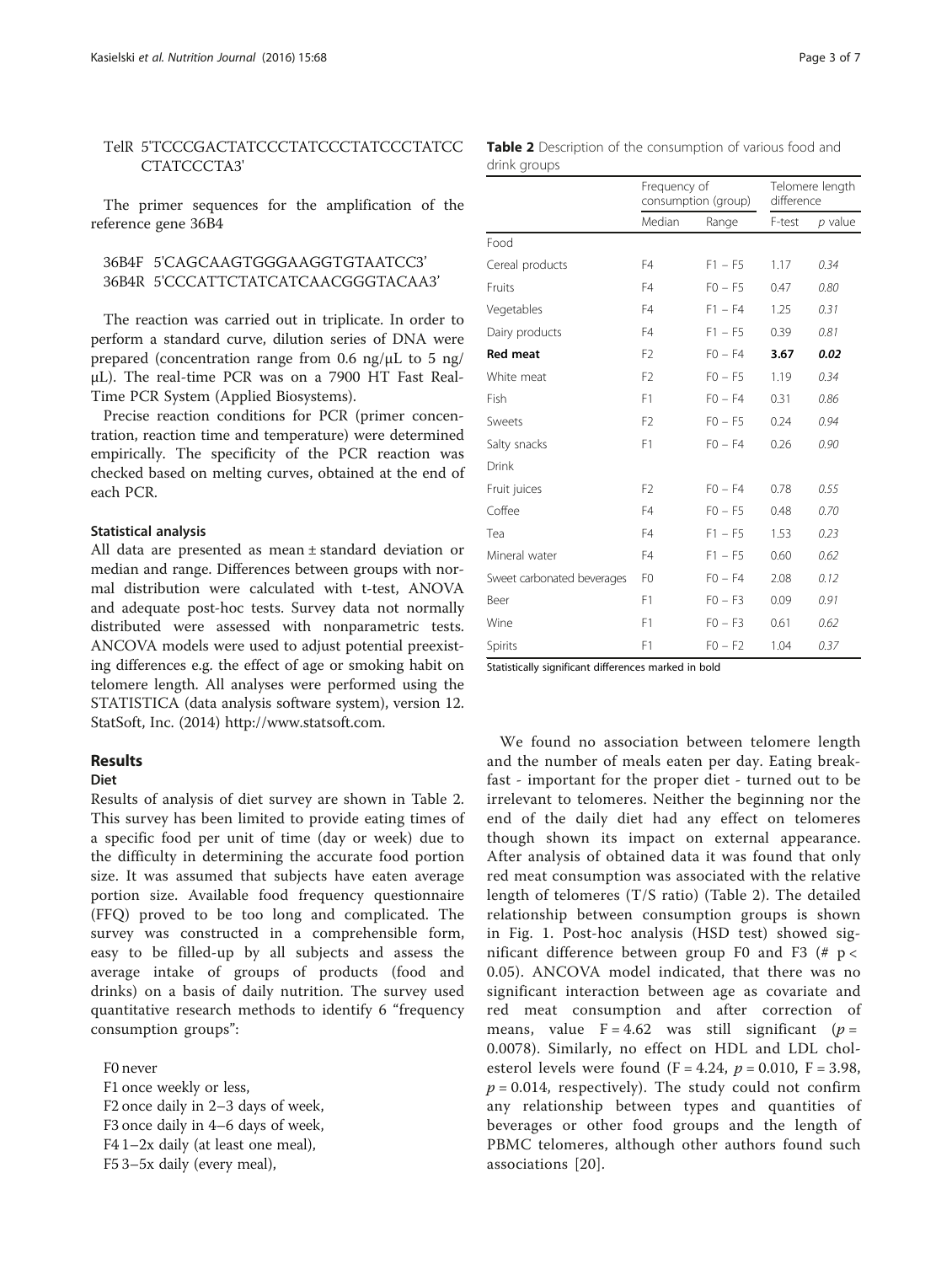<span id="page-3-0"></span>

#### Other data

Age, anthropometric data (BMI, WHR) and cholesterol levels (LDL, HDL) did not correlate with T/S ratio.

The additional aim of this study was to determine the influence of cigarette smoking on telomere length, but there was no difference between active smokers and non-smokers. In the group of smokers, daily and total burden of cigarette smoking were not correlated with T/ S ratio and red meat consumption.

Physical activity, a necessary element of a healthy lifestyle was not related to telomere status. Study conditions exceed the possibilities of using more objective but timeand cost-intensive methods for determining the level of physical activity. Survey data allowed to divide participants into five groups of physical activity depending on the frequency and time of physical activity:

None - total lack or medical contraindications for exercise Low - till 30 min/week

Moderate - above 30 min/week, but less than 4x a week Increased - above 30 min/week and at least 4x a week Intensive - practicing an amateur sport with regular training

We found no differences among particular levels and T/S ratio.

Four levels of education were identified among participants (Table [1\)](#page-1-0). Participants were divided into two groups – with and without higher education. PBMC telomere length T/S ratio between these groups did not differ significantly  $(p = 0.26)$  (Table 3).

|                        |  |  | <b>Table 3</b> Relative telomere length (T/S ratio) of study population |
|------------------------|--|--|-------------------------------------------------------------------------|
| and compared subgroups |  |  |                                                                         |

| T/S ratio                     | Mean | <b>SD</b> | Range limits  | $p$ value            |
|-------------------------------|------|-----------|---------------|----------------------|
| All                           | 0.79 | 0.17      | $0.45 - 1.20$ |                      |
| Sex                           |      |           |               |                      |
| M                             | 0.73 | 0.17      | $0.45 - 0.92$ |                      |
|                               |      |           |               | 0.28                 |
| F                             | 0.81 | 0.16      | $0.53 - 1.20$ |                      |
| Smoking status                |      |           |               |                      |
| Smokers                       | 0.77 | 0.22      | $0.45 - 1.08$ |                      |
|                               |      |           |               | 0.54                 |
| Non-smokers                   | 0.81 | 0.17      | $0.61 - 1.20$ |                      |
| Physical activity level       |      |           |               |                      |
| None (resting)                | 0.71 | 0.14      | $0.55 - 0.89$ |                      |
| Low                           | 0.83 | 0.10      | $0.71 - 0.95$ |                      |
| Moderate                      | 0.78 | 0.14      | $0.54 - 0.97$ | $0.044$ <sup>a</sup> |
| Increased                     | 0.74 | 0.20      | $0.45 - 0.92$ |                      |
| Intensive                     | 1.09 | 0.15      | $0.99 - 1.20$ |                      |
| <b>Education level</b>        |      |           |               |                      |
| Lower (primary and secondary) | 0.74 | 0.17      | $0.45 - 0.99$ |                      |
|                               |      |           |               | 0.26                 |
| Higher                        | 0.82 | 0.16      | $0.53 - 1.20$ |                      |

<sup>a</sup> ANOVA test was significant, but no particular difference between subgroups in post-hoc HSD test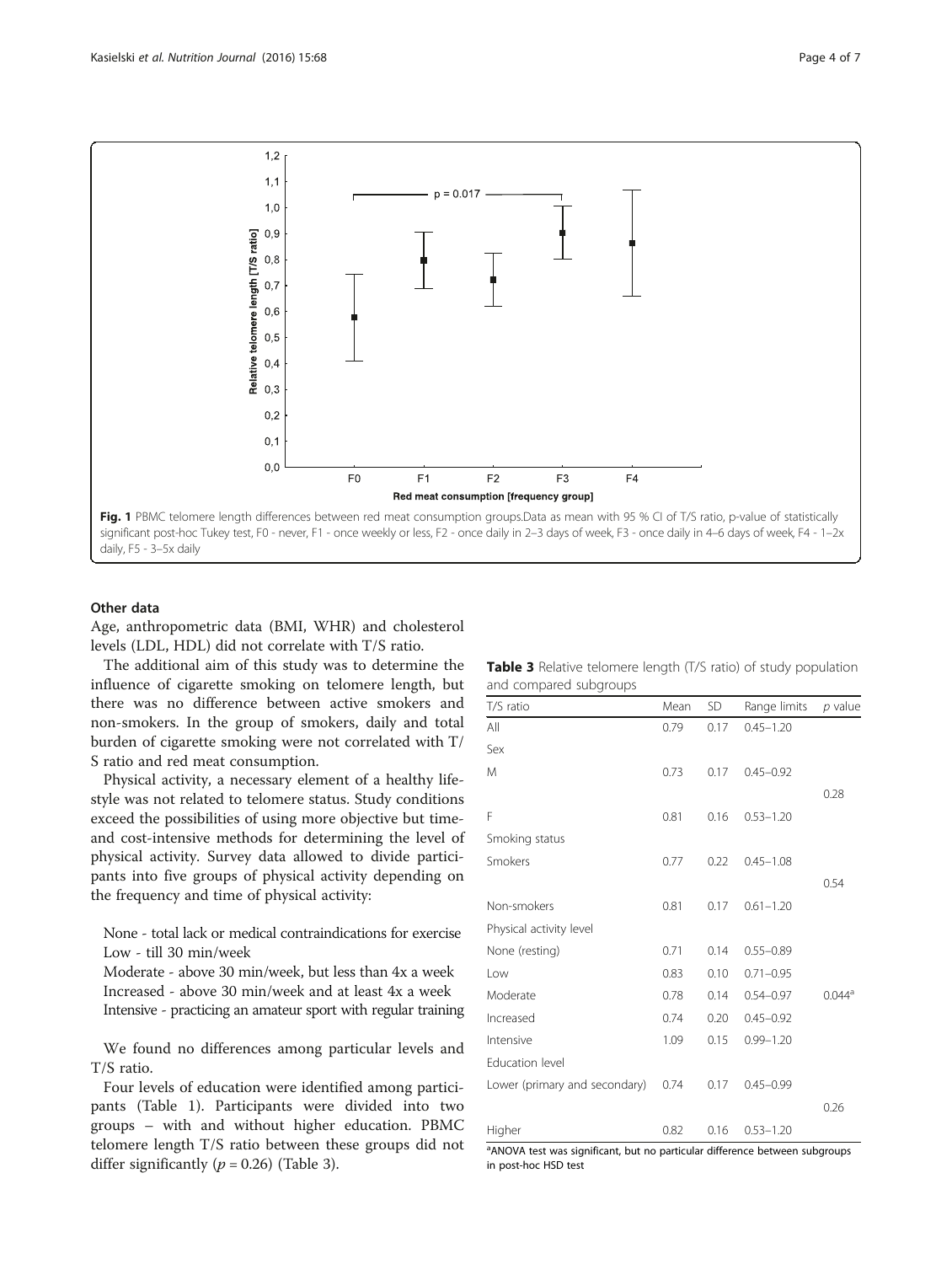#### **Discussion**

This study established a relationship between the relative length of telomeres in peripheral blood mononuclear cells and the frequency of eating red meat. This finding differs from those published by Lee YJ et al. [\[21\]](#page-6-0) on the impact of dietary patterns on telomere length. This study showed that diet rich with red meat can decrease leucocyte telomere length 10 years after receiving diet data. Our participants had had blood samples collected just after filling out food frequency questionnaire. Hence we analyzed the relationship without any time shift. Our study population was a little younger (18–65 vs. 40–69 at baseline) and eating habits differ between Poland and Korea. Similarly to Lee YJ et al., a relationship was observed in colonocytes of patients who consume higher amounts of red meat [\[22](#page-6-0)] but not in those who ate white meat. As mentioned in the introduction, substances that enter the body along with red meat (lipids, heme iron, N-nitroso compounds) can damage the genetic material. This process is well researched in cells directly related to the digestion of red meat products, in terms particularly of carcinogenesis [[23](#page-6-0)–[25](#page-6-0)] can damage the genetic material. Cooking, frying and especially grilling generates substances with mutagenic activity: heterocyclic amines (HCA), polycyclic aromatic hydrocarbons (PAH), lipid peroxides, wherein the amount is dependent on the temperature of meat processing [[26](#page-6-0)]. Increased consumption of processed meat correlates positively with the likelihood of breast cancer [\[27, 28](#page-6-0)] and negatively with leucocyte telomere length [\[29\]](#page-6-0). Telomere sequences may also be the site of DNA damage [\[15\]](#page-5-0). However, some lipid peroxidation products can reduce the risk of carcinogenesis [[30](#page-6-0)]. Carnosine, a dipeptide found in red meat may have a protective effect on telomeres [\[31](#page-6-0)]. There is also a published study indicating the negative influence of diet devoid of meat on health status, especially increased incidence of cancer and mental health disorders [\[32](#page-6-0)]. This finding can support the concept of positive effects of red meat on health and is also consistent with the results of our study. The positive relationship between diet rich in red meat and the occurrence of tumors of distant organs from the digestive tract may be due to activity of red meat derivatives in the whole body. Peripheral blood mononuclear cells seem to be a good material for the analysis of the impact of red meat derivatives on the body. They are easy to isolate and count. They circulate all over the body and are exposed to the nutrient. Analysis of genetic material derived from these cells allows detection of factors that can influence changes in the genome of other tissues [\[33](#page-6-0)].

Our study on a small group of people managed to demonstrate the relationship between the frequency of consumption of red meat and telomere length. Although no attempt was made to estimate the amount of food products. Some studies indicate the risk of underestimating the amount of food products when using the food frequency questionnaires [\[34\]](#page-6-0). Micronutrients (e.g. vitamins) can be related to telomere biology, although there are large discrepancies in publications [[35](#page-6-0)–[39](#page-6-0)]. Our study included healthy subjects without symptoms of vitamin deficiency and who were not taking vitamin supplement. At baseline we did not measure micronutrient levels, assuming that there will not be any differences between physiological values in healthy subjects.

Age-related telomere shortening also occurs in PBMC, but there is a large variation in individual - reduction, stabilization and even increase in length [[40\]](#page-6-0) and it is still not fully explained [[41\]](#page-6-0). Intake of food rich in smallto-medium-chain saturated fatty acids (SMSFA: milk, butter, cheese) may be associated with PBMC telomere length – inversely relative [\[42\]](#page-6-0). In our study we did not find such a relation (dairy products  $p = 0.81$ ). Small amounts of SMSFA contained in the meat or used for its preparation (e.g. frying with use of butter) can be one of the TL-modifying factors mentioned above. Although high levels of LDL and HDL concentrations are associated with increased risk of cardiovascular diseases, we did not find any association between these parameters and telomere length. Similar findings were noted in other publications [\[43\]](#page-6-0).

The study did not confirm negative effect of smoking on telomere length. This finding is probably associated with insufficient sample size. Statistical analysis also excluded the effects of smoking as a covariate modifying the TL among red meat consumers. The observation study continues and we expect changes after its completion.

Physical activity of participants did not correlate with telomere length. Two study participants with the highest physical activity had longer telomere length than others, but this difference could not be included in statistical calculations. This may suggest that only intense physical effort as opposed to mild or moderate may modify the biology of telomeres [[44](#page-6-0), [45](#page-6-0)]. Body mass index (BMI) can be associated with telomere length and there are studies in large groups of people defining the rate of TL change per BMI unit [[46, 47](#page-6-0)]. We did not find any anthropometric associations – straight or reverse. Adjusting data with BMI or WHR as continuous factors did not significantly change red meat diet impact on PBMC telomere length.

Many studies indicate the relationship between TL and education level [[48](#page-6-0)–[50](#page-6-0)]. Less educated people are on lower incomes, often consume poor-quality foods (stale or processed) [[51\]](#page-6-0) containing harmful substances, which damage the genetic material. Our participants did not differ in TL among education levels, mentioned studies were based on the analysis of large populations where identifying weak dependence is easier and effect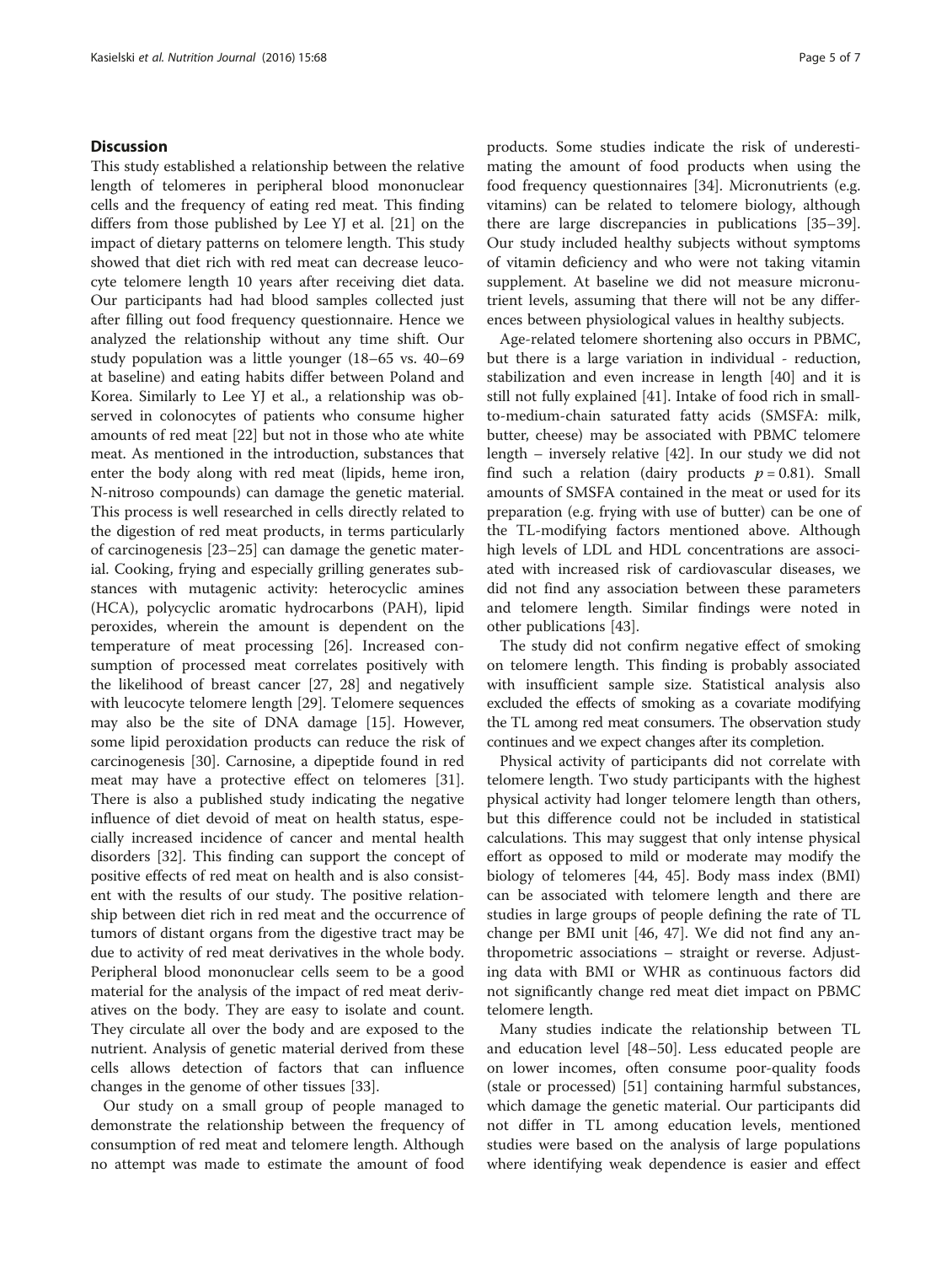<span id="page-5-0"></span>of covariates is smaller. Additionally - in contrast to our study - tests were performed among groups of people with similar age.

#### Conclusions

In conclusion, our study findings are at the baseline of further observations of TL changes in response to food and behavior factors. Although we found a relatively strong relationship, it should be treated as a guide for further research on a larger group of people.

#### Abbreviations

ALT, Alternative Lengthening of Telomeres; ANCOVA, analysis of covariance; ANOVA, analysis of variance; BMI, Body Mass Index; CI, coefficient interval; EDTA, ethylenediaminetetraacetic acid; FFQ, food frequency questionnaire; HCA, heterocyclic amines; HDL, high-density lipoprotein; HSD, honest significant difference; LDL, low-density lipoprotein; PAH, polycyclic aromatic hydrocarbons; PBMC, peripheral blood mononuclear cells; PUFA, polyunsaturated fatty acids; rtPCR, quantitive real-time polymerase chain reaction; SD, standard deviation; SFA, saturated fatty acids; SMSFA, small-to-medium-chain saturated fatty acids; T/S, telomere to single (copy gene); TL, telomere length; WHR, Waist-Hip Ratio

#### Acknowledgments

The authors would like to thank Bożena Szymańska and Hanna Jerczyńska from Central Laboratory of Medical University of Lodz.

#### Funding

This study was partially supported by grants no. 503/8-071-03/503-01 and no. 503/1-000-00/503-16 from the Medical University of Lodz.

#### Availability of data and materials

The datasets analysed during the current study available from the corresponding author on reasonable request.

#### Authors' contributions

MK and DN were responsible for study design, data acquisition and statistical analysis. MOE and MP were responsible for cell isolation and laboratory assays. MK, DN and MOE drafted the manuscript. All authors read and approved the final manuscript.

#### Competing interests

The authors declare that they have no competing interests.

#### Consent for publication

Not applicable.

#### Ethics approval and consent to participate

The investigation was conducted in accordance with the ethical standards. The study protocol was approved by the Ethical Committee of the Medical University of Lodz (reference number: RNN/535/13/KB). All participants were informed about the study protocol and asked to sign a written consent form.

#### Author details

<sup>1</sup>Bases of Clinical Medicine Teaching Center, Medical University of Lodz, Kopcinskiego Street 20, 90-153 Lodz, Poland. <sup>2</sup>Department of Laboratory Diagnostics, II Department of Internal Medicine, Medical University of Lodz, Kopcinskiego Street 22, 90-153 Lodz, Poland. <sup>3</sup>Department of Clinical Physiology, Medical University of Lodz, Mazowiecka Street 6/8, 92-215 Lodz, Poland.

Received: 25 April 2016 Accepted: 6 July 2016 Published online: 14 July 2016

#### References

- Starkweather AR, Alhaeeri AA, Montpetit A, Brumelle J, Filler K, Montpetit M, Mohanraj L, Lyon DE, Jackson-Cook CK. An integrative review of factors associated with telomere length and implications for biobehavioral research. Nurs Res. 2014;63:36–50.
- 2. von Zglinicki T. Oxidative stress shortens telomeres. Trends Biochem Sci. 2002;27:339–44.
- 3. Huzen J, Wong LSM, van Veldhuisen DJ, Samani NJ, Zwinderman AH, Codd V, Cawthon RM, Benus GFJD, van der Horst ICC, Navis G, Bakker SJL, Gansevoort RT, de Jong PE, Hillege HL, van Gilst WH, de Boer RA, van der Harst P. Telomere length loss due to smoking and metabolic traits. J Intern Med. 2014;275:155–63.
- 4. Bailey SM, Brenneman MA, Goodwin EH. Frequent recombination in telomeric DNA may extend the proliferative life of telomerase-negative cells. Nucleic Acids Res. 2004;32:3743–51.
- 5. Liu M, Huo YR, Wang J, Wang C, Liu S, Liu S, Wang J, Ji Y. Telomere shortening in Alzheimer's disease patients. Ann Clin Lab Sci. 2016;46:260–5.
- 6. Zhu X, Han W, Xue W, Zou Y, Xie C, Du J, Jin G. The association between telomere length and cancer risk in population studies. Sci Rep. 2016;6:22243.
- 7. Boonekamp JJ, Simons MJP, Hemerik L, Verhulst S. Telomere length behaves as biomarker of somatic redundancy rather than biological age. Aging Cell. 2013;12:330–2.
- 8. Bischoff C, Petersen HC, Graakjaer J, Andersen-Ranberg K, Vaupel JW, Bohr VA, Kolvraa S, Christensen K. No association between telomere length and survival among the elderly and oldest old. Epidemiology (Cambridge, Mass). 2006;17:190–4.
- 9. Fornes NS, Martins IS, Hernan M, Velasquez-Melendez G, Ascherio A. Frequency of food consumption and lipoprotein serum levels in the population of an urban area. Brazil, Revista de saude publica. 2000;34:380–7.
- 10. Chun YJ, Sohn S-K, Song HK, Lee SM, Youn YH, Lee S, Park H. Associations of colorectal cancer incidence with nutrient and food group intakes in korean adults: a case–control study. Clin Nutr Res. 2015;4:110–23.
- 11. Bishop KS, Erdrich S, Karunasinghe N, Han DY, Zhu S, Jesuthasan A, Ferguson LR. An investigation into the association between DNA damage and dietary fatty acid in men with prostate cancer. Nutrients. 2015;7:405–22.
- 12. Guo J, Wei W, Zhan L. Red and processed meat intake and risk of breast cancer: a meta-analysis of prospective studies. Breast Cancer Res Treat. 2015;151:191–8.
- 13. Ferrucci LM, Sinha R, Graubard BI, Mayne ST, Ma X, Schatzkin A, Schoenfeld PS, Cash BD, Flood A, Cross AJ. Dietary meat intake in relation to colorectal adenoma in asymptomatic women. Am J Gastroenterol. 2009;104:1231–40.
- 14. Wie G-A, Cho Y-A, Kang H-h, Ryu K-A, Yoo M-K, Kim Y-A, Jung K-W, Kim J, Lee J-H, Joung H. Red meat consumption is associated with an increased overall cancer risk: a prospective cohort study in Korea. Br J Nutr. 2014;112: 238–47.
- 15. Sun L, Tan R, Xu J, LaFace J, Gao Y, Xiao Y, Attar M, Neumann C, Li G-M, Su B, Liu Y, Nakajima S, Levine AS, Lan L. Targeted DNA damage at individual telomeres disrupts their integrity and triggers cell death. Nucleic Acids Res. 2015;43:6334–47.
- 16. Bastide NM, Chenni F, Audebert M, Santarelli RL, Taché S, Naud N, Baradat M, Jouanin I, Surya R, Hobbs DA, Kuhnle GG, Raymond-Letron I, Gueraud F, Corpet DE, Pierre, Fabrice HF. A central role for heme iron in colon carcinogenesis associated with red meat intake. Cancer Res. 2015;75:870–9.
- 17. Gutierrez-Mariscal FM, Perez-Martinez P, Delgado-Lista J, Yubero-Serrano EM, Camargo A, Delgado-Casado N, Cruz-Teno C, Santos-Gonzalez M, Rodriguez-Cantalejo F, Castaño JP, Villalba-Montoro JM, Fuentes F, Perez-Jimenez F, Lopez-Miranda J. Mediterranean diet supplemented with coenzyme Q10 induces postprandial changes in p53 in response to oxidative DNA damage in elderly subjects. Age (Dordr). 2012;34:389–403.
- 18. Meza-Miranda ER, Camargo A, Rangel-Zuñiga OA, Delgado-Lista J, Garcia-Rios A, Perez-Martinez P, Tasset-Cuevas I, Tunez I, Tinahones FJ, Perez-Jimenez F, Lopez-Miranda J. Postprandial oxidative stress is modulated by dietary fat in adipose tissue from elderly people. Age (Dordr). 2014;36:507–17.
- 19. Cawthon RM. Telomere measurement by quantitative PCR. Nucleic Acids Res. 2002;30, e47.
- 20. Marcon F, Siniscalchi E, Crebelli R, Saieva C, Sera F, Fortini P, Simonelli V, Palli D. Diet-related telomere shortening and chromosome stability. Mutagenesis. 2012;27:49–57.